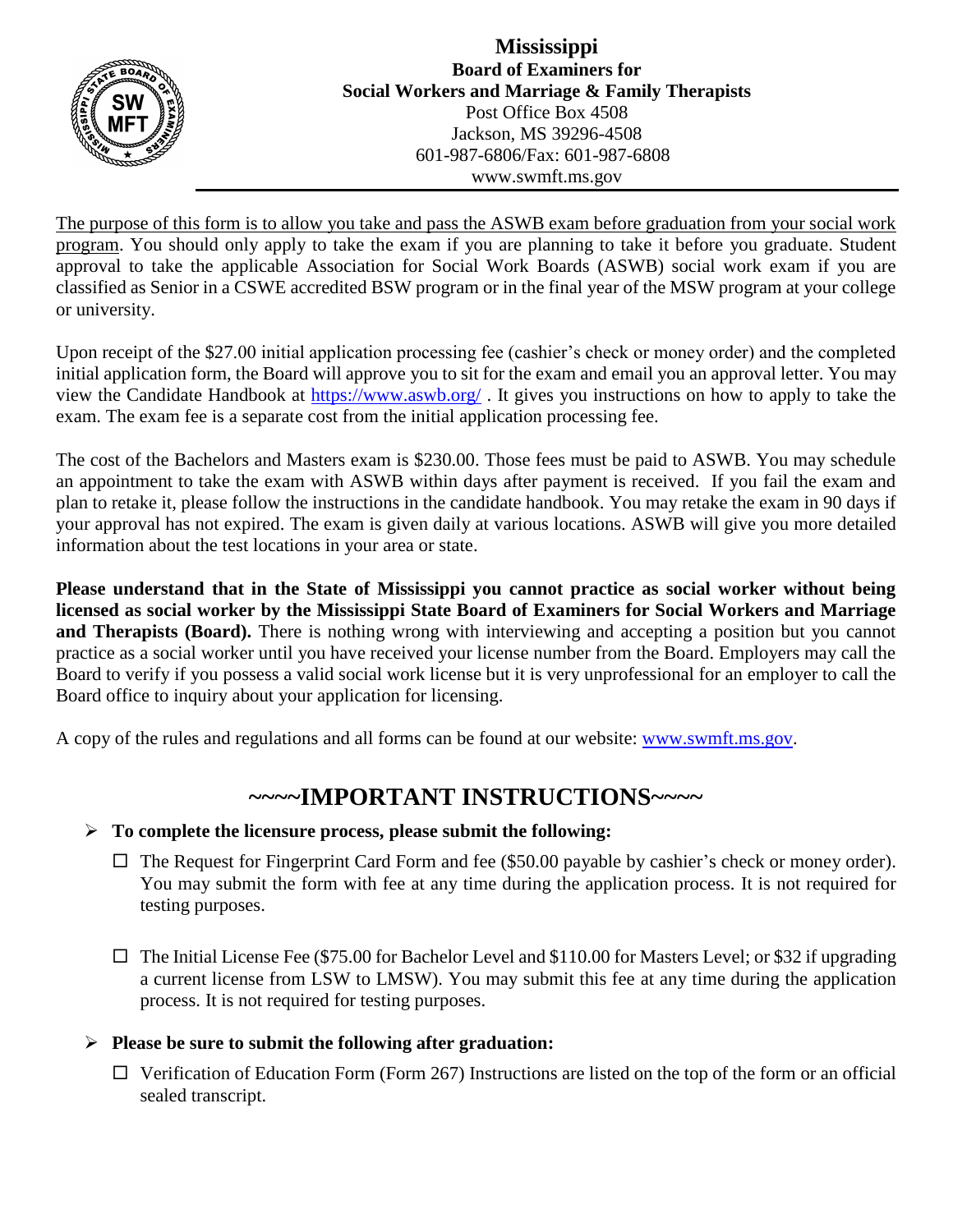# **Initial License Application - Student**

*(Use for Social Work Licensure/ Student Approval to Take ASWB Examination)* 

|    |                                                                                                                                                                                                                                                                                                                                                                                                                                                                                                | (Please use legal name that is identified on your Driver's license or Social Security Card)    |                         |                                                              |         |         |                                 |      |          |
|----|------------------------------------------------------------------------------------------------------------------------------------------------------------------------------------------------------------------------------------------------------------------------------------------------------------------------------------------------------------------------------------------------------------------------------------------------------------------------------------------------|------------------------------------------------------------------------------------------------|-------------------------|--------------------------------------------------------------|---------|---------|---------------------------------|------|----------|
|    |                                                                                                                                                                                                                                                                                                                                                                                                                                                                                                |                                                                                                |                         |                                                              |         |         |                                 |      |          |
|    | (Last)                                                                                                                                                                                                                                                                                                                                                                                                                                                                                         | (First)                                                                                        | (Middle/Maiden)         |                                                              |         |         |                                 |      |          |
|    |                                                                                                                                                                                                                                                                                                                                                                                                                                                                                                |                                                                                                |                         |                                                              |         |         |                                 |      |          |
|    |                                                                                                                                                                                                                                                                                                                                                                                                                                                                                                |                                                                                                | (City)                  |                                                              | (State) |         | (Zip Code)                      |      | (County) |
|    |                                                                                                                                                                                                                                                                                                                                                                                                                                                                                                |                                                                                                |                         |                                                              |         |         |                                 |      |          |
|    |                                                                                                                                                                                                                                                                                                                                                                                                                                                                                                |                                                                                                |                         | U.S. Citizen: No $\parallel$ Yes Legal Alien: No $\parallel$ |         |         |                                 |      | Yes      |
|    |                                                                                                                                                                                                                                                                                                                                                                                                                                                                                                |                                                                                                |                         |                                                              |         |         |                                 |      |          |
|    |                                                                                                                                                                                                                                                                                                                                                                                                                                                                                                | Public Agency Private Agency                                                                   |                         |                                                              |         |         |                                 |      |          |
|    | Business Address:                                                                                                                                                                                                                                                                                                                                                                                                                                                                              |                                                                                                |                         |                                                              |         |         |                                 |      |          |
|    |                                                                                                                                                                                                                                                                                                                                                                                                                                                                                                | (Street/PO Box)                                                                                |                         | (City)                                                       |         | (State) | (Zip Code)                      |      | (County) |
|    | If upgrading, give license number:                                                                                                                                                                                                                                                                                                                                                                                                                                                             |                                                                                                |                         |                                                              |         |         |                                 |      |          |
| 1. |                                                                                                                                                                                                                                                                                                                                                                                                                                                                                                | License applying for (check one)                                                               | Social Worker/BSW (LSW) |                                                              |         |         | Master Social Worker/MSW (LMSW) |      |          |
| 2. | You must be a student certified as being in senior status or in the final year of the program from a college or University<br>accredited by the Council on Social Work Education (CSWE) or Southern Association of College and Schools (SACS).<br>If you are not a student, STOP! Please complete the initial application packet.<br>Please have the Dean or Chair of your Social Work Department sign below to verify that you being in senior status or in the<br>final year of the program: |                                                                                                |                         |                                                              |         |         |                                 |      |          |
|    |                                                                                                                                                                                                                                                                                                                                                                                                                                                                                                |                                                                                                |                         |                                                              |         |         |                                 |      |          |
|    | Dean or Social Work Chair                                                                                                                                                                                                                                                                                                                                                                                                                                                                      |                                                                                                |                         | Name of College or University                                |         |         |                                 | Date |          |
| 3. |                                                                                                                                                                                                                                                                                                                                                                                                                                                                                                | Which social work degree do you currently possess: _____BSW _____MSW ______N/A (Student)       |                         |                                                              |         |         |                                 |      |          |
| 4. |                                                                                                                                                                                                                                                                                                                                                                                                                                                                                                | Is your school accredited by ________ CSWE _________ SACS ________ BOTH                        |                         |                                                              |         |         |                                 |      |          |
| 5. | Have you ever been licensed as a social worker in this state?<br>No.<br>Yes                                                                                                                                                                                                                                                                                                                                                                                                                    |                                                                                                |                         |                                                              |         |         |                                 |      |          |
| 6. | Have you ever been licensed or registered as a social worker in another state?<br>Yes<br>No.<br>If yes, complete the Reciprocity Information/Endorsement Form and send it to the state(s)<br>of current or previous licensure.                                                                                                                                                                                                                                                                 |                                                                                                |                         |                                                              |         |         |                                 |      |          |
|    |                                                                                                                                                                                                                                                                                                                                                                                                                                                                                                | Initial Application Fee: \$27.00 (make cashier's check or money order payable to MSBOE SW/MFT) |                         |                                                              |         |         |                                 |      |          |
|    |                                                                                                                                                                                                                                                                                                                                                                                                                                                                                                |                                                                                                |                         | (FEES ARE NON-REFUNDABLE)                                    |         |         |                                 |      |          |
|    | For Office Use Only:                                                                                                                                                                                                                                                                                                                                                                                                                                                                           |                                                                                                |                         |                                                              |         |         |                                 |      |          |
|    |                                                                                                                                                                                                                                                                                                                                                                                                                                                                                                |                                                                                                |                         |                                                              |         |         |                                 |      |          |

Name on payment, if different from licensee: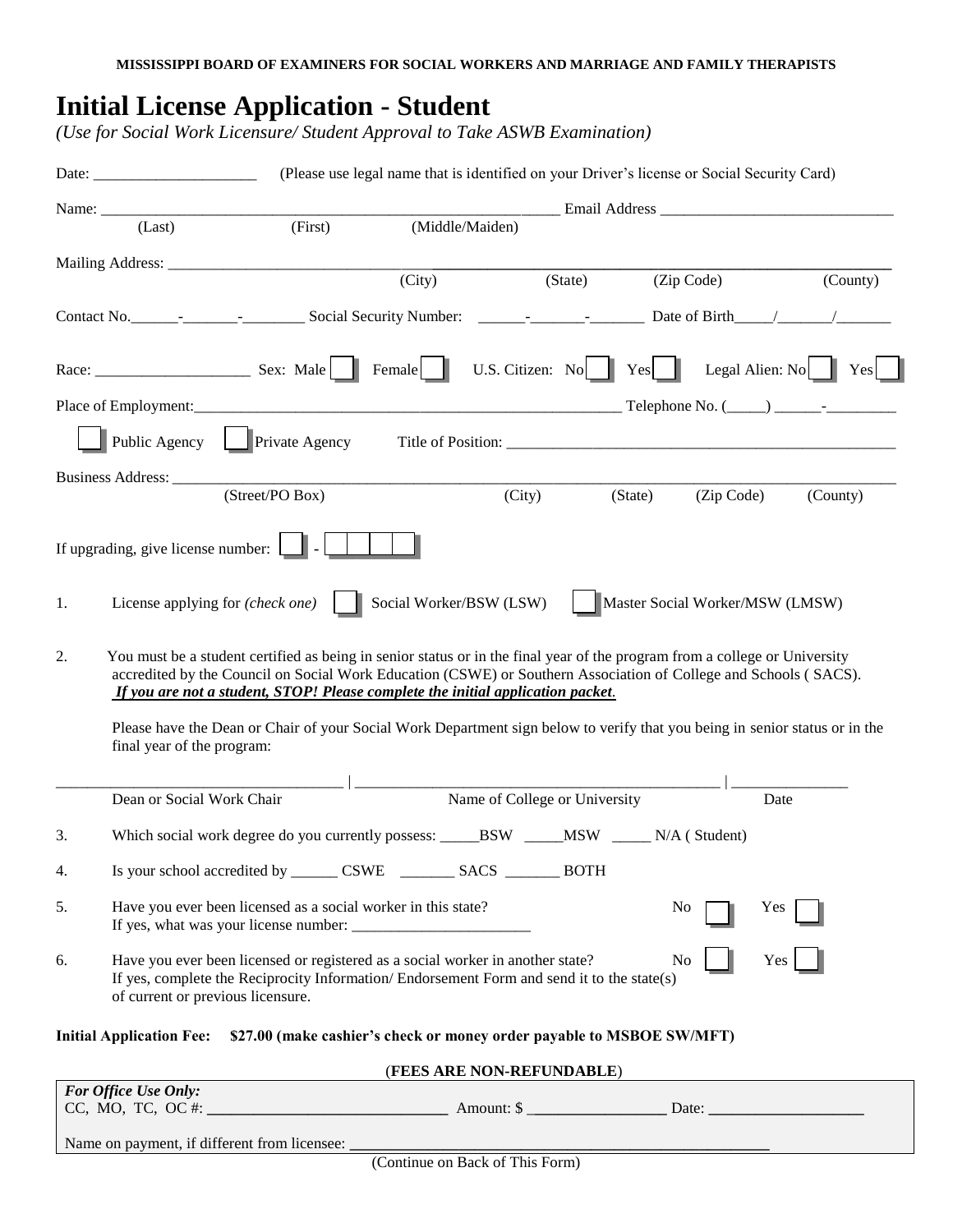#### **MISSISSIPPI BOARD OF EXAMINERS FOR SOCIAL WORKERS AND MARRIAGE AND FAMILY THERAPISTS**

| 7.  | Have you ever been found in violation of laws or rules pertaining to professional<br>practice or settled such charges prior to a formal finding in an administrative proceeding?                                                                                                                |                                                 | N <sub>o</sub> | Yes                                                                                                                                                                                                                                                                                                                                                                                                  |  |
|-----|-------------------------------------------------------------------------------------------------------------------------------------------------------------------------------------------------------------------------------------------------------------------------------------------------|-------------------------------------------------|----------------|------------------------------------------------------------------------------------------------------------------------------------------------------------------------------------------------------------------------------------------------------------------------------------------------------------------------------------------------------------------------------------------------------|--|
| 8.  | Have you ever had a record expunged from a felony or any criminal conviction?                                                                                                                                                                                                                   |                                                 | N <sub>o</sub> | Yes                                                                                                                                                                                                                                                                                                                                                                                                  |  |
| 9.  | Have you ever had a professional license revoked, suspended, or encumbered<br>in any way? If yes, has the decree changed? Attach a full explanation.                                                                                                                                            |                                                 | N <sub>0</sub> | Yes                                                                                                                                                                                                                                                                                                                                                                                                  |  |
| 10. | Has any court ever declared you mentally incompetent? If yes, attach a full<br>explanation.                                                                                                                                                                                                     |                                                 | No             | Yes                                                                                                                                                                                                                                                                                                                                                                                                  |  |
| 11. | Have you ever been arrested, or charged, or sentenced for any misdemeanor or criminal No<br>Yes<br>Offense. Received deferred judgement for the commission of a felony, or any crime involving<br>moral turpitude in the United States or foreign country? If yes, attached a full explanation. |                                                 |                |                                                                                                                                                                                                                                                                                                                                                                                                      |  |
| 12. | Have you knowingly failed to renew a license during investigation or disciplinary action? No                                                                                                                                                                                                    |                                                 |                | Yes                                                                                                                                                                                                                                                                                                                                                                                                  |  |
| 13. | Are there any pending charges against you?                                                                                                                                                                                                                                                      |                                                 | No             | Yes                                                                                                                                                                                                                                                                                                                                                                                                  |  |
| 14. | I understand that licensure as a social worker requires additional information to be<br>completed and submitted to the Board for review and that a passing score on the<br>ASWB examination does not automatically qualify me to become licensed.                                               |                                                 | N <sub>o</sub> | Yes                                                                                                                                                                                                                                                                                                                                                                                                  |  |
| 15. | I understand that I have one year from the date of the approval letter to sit for the<br>ASWB exam and that my application for licensure will expire if I have not<br>passed the exam and a new application will be submitted before I am approved<br>to retake the exam.                       |                                                 | No             | Yes                                                                                                                                                                                                                                                                                                                                                                                                  |  |
|     | Subscribed and sworn to before me this _______ day of<br>$.20$ .<br>My commission expires on __                                                                                                                                                                                                 | I, the undersigned, do hereby solemnly swear or |                | affirm that I am the above applicant, and that the<br>statements contained therein or accompanying this<br>application are true to the best of my knowledge and<br>belief. This application and signature shall act as<br>authorization of entities in possession of applicable<br>information to release such information to the Board.<br>I also agree to uphold the laws and standards of conduct |  |

Notary Public

\_\_\_\_\_\_\_\_\_\_\_\_\_\_\_\_\_\_\_\_\_\_\_\_\_\_\_\_\_\_\_\_\_\_\_\_\_\_\_\_\_

(Notary Seal)

to the practice of Social Work \_\_\_\_\_\_\_\_\_\_\_\_\_\_\_\_\_\_\_\_\_\_\_\_\_\_\_\_\_\_\_ \_\_\_\_\_\_\_\_\_\_\_

set forth in the laws of the State of Mississippi as pertain

Applicant's Signature Date

### **Current Passport-Like Photo of You Facing Forward**

(Application cannot be processed without photo. Photocopies will not be accepted. The photo must be an original of you facing forward.)

Complete form, make payment payable to **MBOE SW/MFT** and mail to:

**MS Board of Examiners for SW/MFT Post Office Box 4508 Jackson, MS 39296-4508**

MBOESWMFT- FORM 253 - REVISED 11/10/2021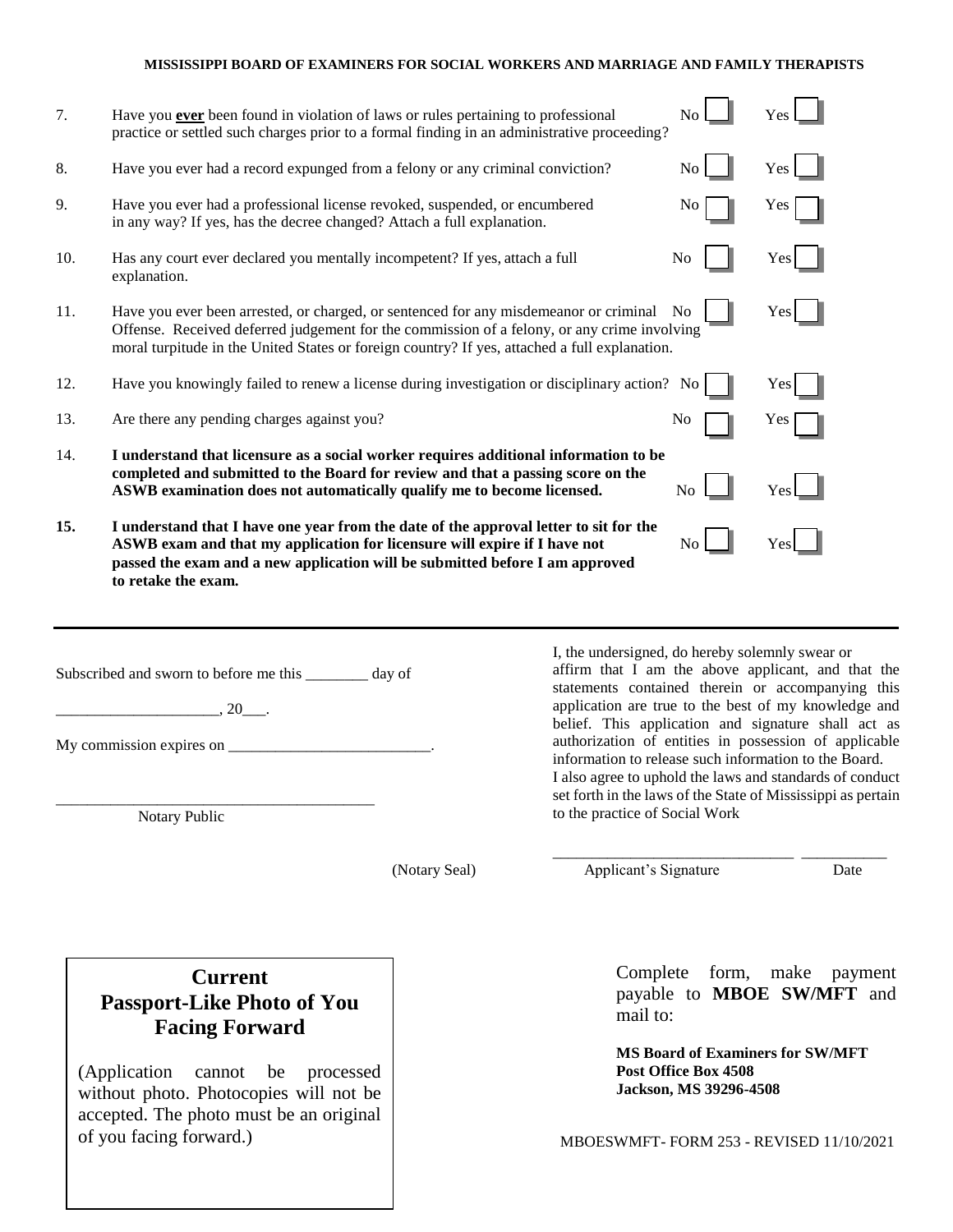### **Verification of Education for Licensure in Social Work**

#### **Instructions to Students:**

This form cannot be completed by your school until they are able to confer your degree. Complete the top portion of this form, have it notarized, don't forget to sign, and mail or email this form to the college or university Registrar's Office where you obtained your **degree**  in social work. This form may also be submitted by completing the top portion including notarizing and signing, and submitting directly to our office with a **sealed** transcript.

| Name (Last, First, Middle Initial)                                                                                                   | Maiden Name or Given Surname                                        |    |  |  |
|--------------------------------------------------------------------------------------------------------------------------------------|---------------------------------------------------------------------|----|--|--|
| Address (Street, City, State, and Zip Code)                                                                                          | Home Phone<br>Work)                                                 |    |  |  |
| Social Security Number                                                                                                               | Date of Graduation                                                  |    |  |  |
| Degree To Be Conferred (Check One):                                                                                                  | License Applying For (Check One):                                   |    |  |  |
| $\square$ BSW<br>$\square$ MSW                                                                                                       | Social Worker<br>□ Master Social Worker                             |    |  |  |
| Waiver For The Release of Information:                                                                                               | Subscribed and sworn before me this day of                          | 20 |  |  |
| I am applying for licensure as a social worker in the State of<br>Mississippi. I hereby authorize the verification of my degree      | My commission expires                                               |    |  |  |
| conferred and further authorize the release of any transcript<br>an other information, forwards to an otherwise, to the Mississippi. | $\mathcal{M}_{\alpha\ell\alpha\mu\nu}$ , $\mathcal{D}_{\alpha\ell}$ |    |  |  |

\_\_\_\_\_\_\_\_\_\_\_\_\_\_ \_\_\_\_\_\_\_\_\_\_\_\_\_\_\_\_\_\_\_\_\_\_\_\_\_\_\_\_\_\_\_\_\_\_\_\_\_\_ *Seal*

or other information, favorable or otherwise, to the Mississippi *Notary Public* Board of Examiners for Social Workers and Marriage and Family Therapists, should this information be requested at any time.

Date **Applicant's Signature** 

### **Instructions to Education Institution:**

| Upon completion of this form please send to: |  |
|----------------------------------------------|--|
|                                              |  |

**MS BOARD OF EXAMINERS P.O. Box 4508 Jackson, MS 39296-4508**

| Name of Institution                   | Location of Institution (City & State) |
|---------------------------------------|----------------------------------------|
|                                       |                                        |
|                                       |                                        |
|                                       |                                        |
| Date of Attendance (Month/Year)       | Total Number of Academic Years         |
|                                       |                                        |
| From:<br>To:                          |                                        |
| Date Degree Conferred                 | Degree Conferred                       |
|                                       |                                        |
|                                       |                                        |
|                                       |                                        |
| Program Name & Curriculum Description | Date of Practicum/Internship:          |
|                                       |                                        |
|                                       | Total Hours:                           |
|                                       |                                        |
|                                       |                                        |

| <b>Social Work Program Accreditation</b> Undergraduate: |           | $\Box$ CSWE | $\Box$ SACS    |
|---------------------------------------------------------|-----------|-------------|----------------|
| (On date degree conferred)                              | Graduate: | <b>CSWE</b> | $\exists$ SACS |

**\_\_\_\_\_\_\_\_\_\_\_\_\_\_\_\_\_\_\_\_\_\_\_\_\_\_\_\_\_\_\_\_\_\_\_\_\_\_\_\_\_\_\_\_\_\_\_\_\_\_\_\_\_\_** *Registrar's Name (print or type)*

\_\_\_\_\_\_\_\_\_\_\_\_\_\_\_\_\_\_\_\_\_\_\_\_\_\_\_\_\_\_\_\_\_\_\_\_

\_\_\_\_\_\_\_\_\_\_\_\_\_\_\_\_\_\_\_\_\_\_\_\_\_\_\_\_\_\_\_\_\_\_\_\_

**Seal of the College or University** *Registrar's Signature* 

*Telephone Number Date*

MBOESWMFT – Form 267 – Effective Date 09/09/2021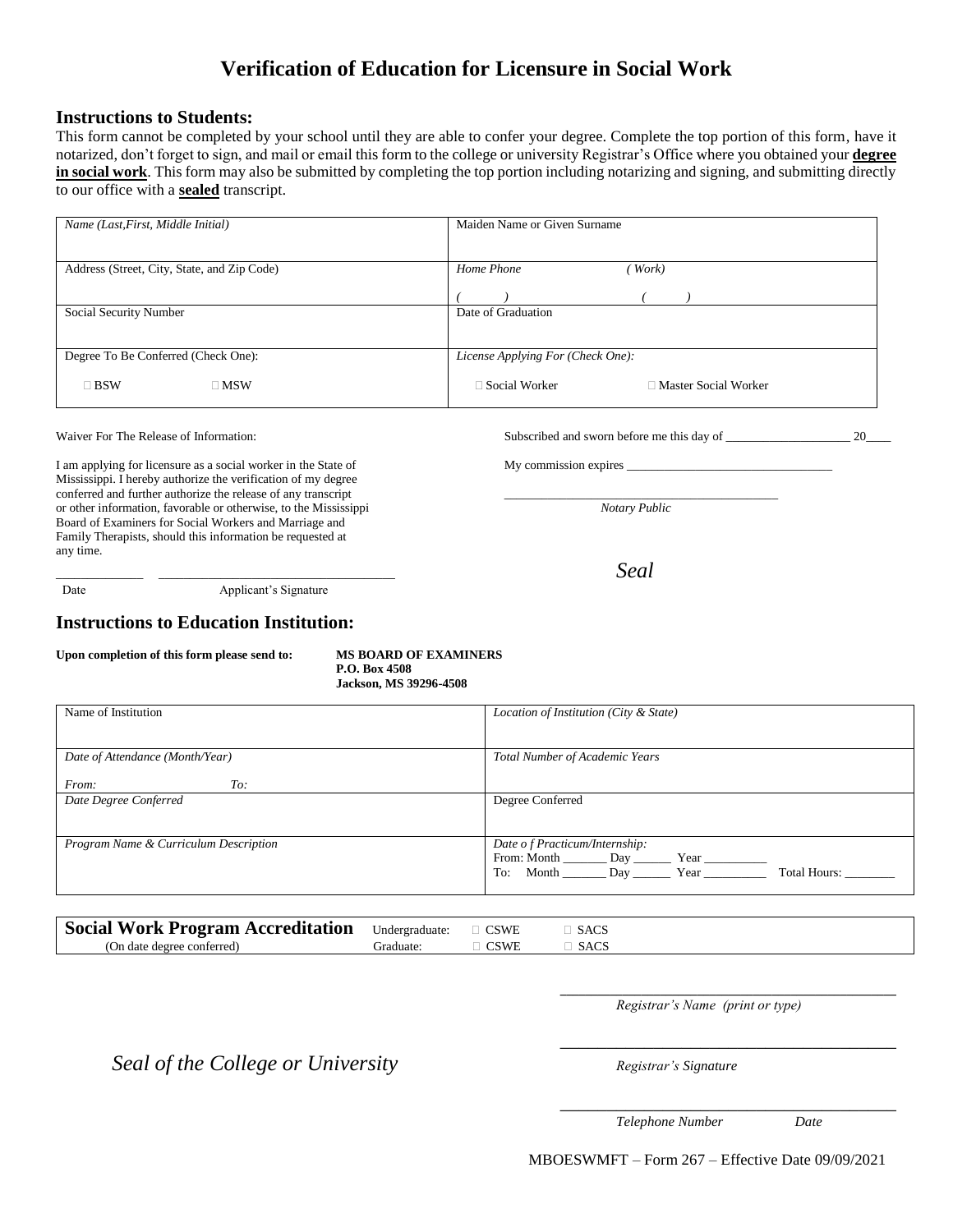

**Mississippi Board of Examiners for Social Workers and Marriage & Family Therapists Post Office Box 4508 Jackson, MS 39296-4508 601-987-6806/Fax: 601-987-6808 www.swmft.ms.gov**

# REQUEST FOR FINGERPRINT CARD

**INSTRUCTIONS:** Complete this form and return to our office. Once this form is received with payment, we will mail you a fingerprint card. After getting your fingerprints added onto the card, be sure to fill out the descriptive information including signing the card, printing your name, your date of birth and social security number (as these spots are often overlooked). The fully completed card should be mailed to: Mississippi Board of Examiners for SW/MFT, P.O. Box 4508, Jackson, MS 39296-4508. Please do not allow the fingerprints to smudge.

| Mark one: | Applicant for social work license |
|-----------|-----------------------------------|
|           | Applicant for LMFT license        |
|           | Applicant for LMFTA license       |
|           | License Renewal: license #        |
|           | Reinstatement: license #          |
|           |                                   |

I, \_\_\_\_\_\_\_\_\_\_\_\_\_\_\_\_\_\_\_\_\_\_\_\_\_\_\_\_, request that a fingerprint card be sent to me at the address listed below.

I have enclosed the required \$50.00 processing fee, payable by money order or cashier's check to MBOE. I understand that the information received from both the Mississippi Criminal Information Center and the Federal Bureau of Investigations concerning my criminal history records check via fingerprint records will be reviewed and may affect the approval of my application for licensure, reinstatement or the status of the renewal of my license.

\_\_\_\_\_\_\_\_\_\_\_\_\_\_\_\_\_\_\_\_\_\_\_\_\_

\_\_\_\_\_\_\_\_\_\_\_\_\_\_\_\_\_\_\_\_\_\_\_\_\_

Mailing Address:

Phone:

I understand that it make take 4-6 weeks for my fingerprints to be processed by the MS Dept. of Public Safety. I understand that there may be delays in the processing of my fingerprint card if my fingerprints are unreadable and that will extend the processing of my background and sex registry check beyond 4-6 weeks.

| Signature                                                                                        | Date                                               |
|--------------------------------------------------------------------------------------------------|----------------------------------------------------|
| <b>For Office Use Only:</b><br>CC, MO, TC, OC #:<br>Name on payment, if different from licensee: | Amount: \$<br>Date:                                |
|                                                                                                  | $MBOESWMFT - Form$ 705 – Effective Date 09/09/2021 |